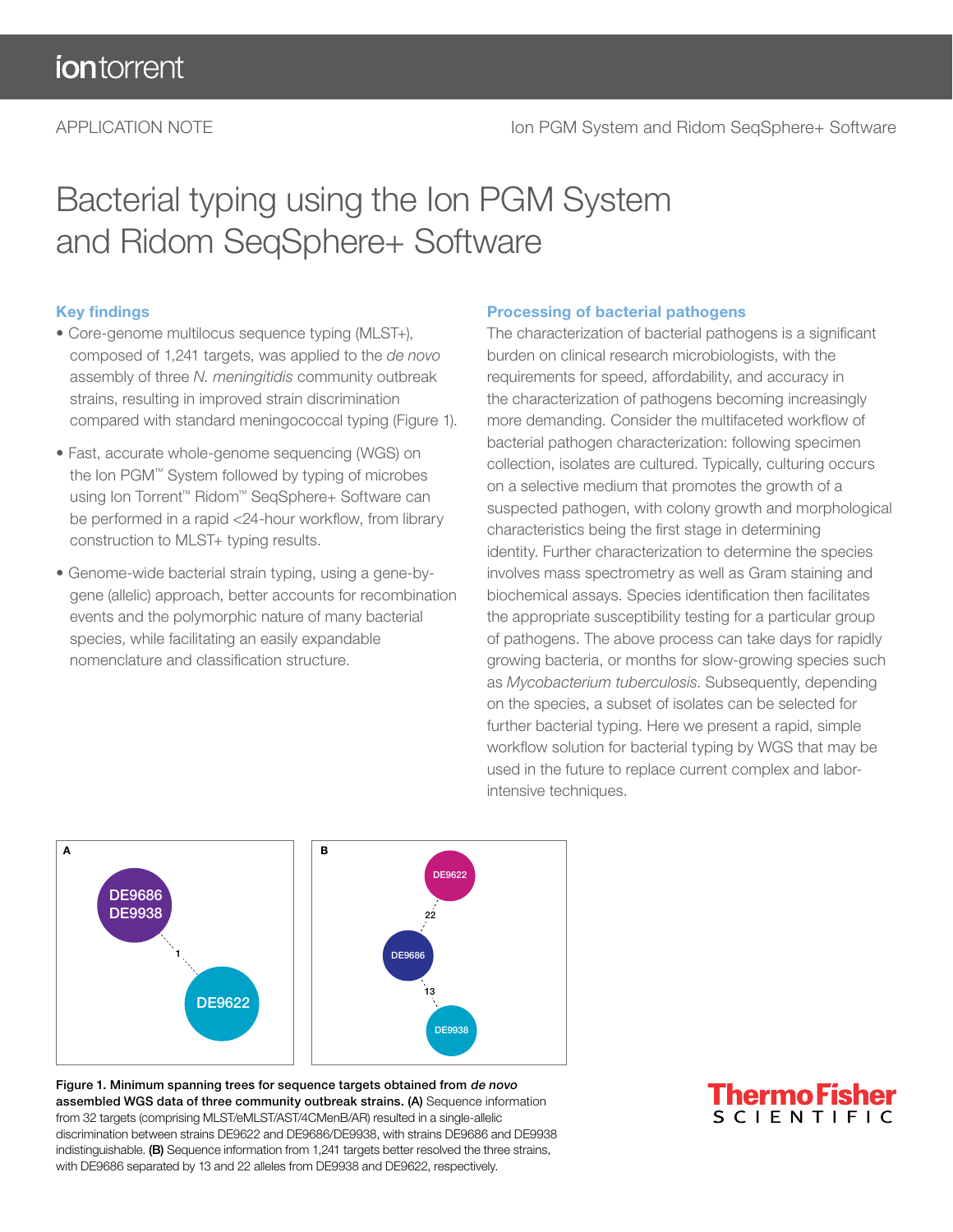#### Applications of bacterial typing

Bacterial typing can be considered the forensics of bacteria and is used to provide an isolate-specific molecular fingerprint. The molecular fingerprint can be used to identify different types of organisms within the same species and is useful in epidemiological applications that seek to understand the source and transmission route of bacterial spread. These investigations can be global in nature or can involve local surveillance within a region or a hospital. For instance, the Ion PGM System was utilized during investigation of a putative multidrug-resistant *Escherichia coli*, and used to resolve the relationships between strains of methicillin-resistant *Staphylococcus aureus* in a hospital setting [1,2].

The sequence information acquired through bacterial typing can aid in research to profile microbes for antibiotic resistance and surveillance for genes that encode vaccine antigens. Antibiotic resistance gene surveillance was assessed using the Ion PGM System for outbreak-associated *Klebsiella pneumoniae* isolates and teicoplanin resistance emerging during treatment of *vanB*-type vancomycinresistant *Enterococcus faecium* infections [3,4].

Further, bacterial typing data can be used as evidence in medical legal cases that seek to understand the transmission of infections that result from contaminated food products, or for tracking the origin of bacterial agents of bioterrorism such as the 2001 anthrax attacks in the United States.

#### MLST+ offers the comparability and standardization of MLST combined with the discriminatory power of PFGE

One current method for bacterial typing is MLST, the sequencing of 5–7

housekeeping genes with a genomewide distribution. The combination of alleles for the target loci defines the sequence type (ST) for a particular strain, with phylogenetically related STs grouped in clonal complexes (CC). MLST and multilocus VNTR (variable nucleotide tandem repeat) analysis (MLVA), the analysis of short tandem repeats, are techniques that facilitate intra-laboratory data comparison and standardization through publicly available and expanding nomenclature for STs, but often lack sufficient discriminatory power at the sequence level for accurate identification of all bacterial strains. In contrast, another current typing method, pulsed field gel electrophoresis (PFGE), does offer adequate discriminatory power for bacterial strains but provides no specific DNA sequence information, is difficult to standardize across laboratories, and is labor-intensive.

Ion Torrent™ semiconductor sequencing was crucial in the rapid characterization by WGS of the enterohaemorrhagic *E. coli* O104:H4 outbreak in northern Germany, allowing researchers to respond quickly to a serious public health risk [5,6]. Standard MLST analysis was unable to differentiate this outbreak isolate from an unrelated isolate collected in 2010. However, analysis of WGS data indicated that the 2011 and 2010 isolates differed extensively in sequence, with important differences between the isolates as a

result of homologous recombination events [7].

Combining the easy-to-implement, cost-effective, scalable microbial genome sequencing workflow of the Ion PGM System with the automated Ridom SeqSphere+ Software enables researchers to leverage the entire genome and use hundreds to thousands of genes for bacterial typing. As a result, MLST+ has greater discriminatory power when compared to MLST and MLVA, and the burdensome issues associated with PFGE are alleviated, resulting in a workflow solution ideal for routine as well as outbreak microbial monitoring.

#### Experimental design



Figure 3. A comparison of the *carB* gene target between community outbreak strains DE9622, DE9686, and DE9938. A single intragenic recombination event of 2,233 bp in *carB* comprises 14 differing SNPs between DE9622 and DE9686/DE9938.

*Neisseria meningitidis*, a gram-negative commensal bacterium, is one of the etiological agents for bacterial meningitis. This invasive disease is of importance due to the substantial fatality rate of infected young; there are an estimated 50,000 deaths annually worldwide of children under the age of 5 years. Further, the spread of *N. meningitidis* has an increased risk of outbreaks and even the possibility of epidemics. As a consequence, many industrialized countries have established surveillance laboratories commonly employing MLST to type seven housekeeping genes (*abcZ*, *adk*, *aroE*, *fumC*, *gdh*, *pdhC*, *pgm*). Typing of *N. meningitidis* by MLST can be sufficient to define the

clonality of a strain, while the inclusion of 13 additional housekeeping genes known as extended MLST (eMLST)—is often used to resolve phylogenetic relationships. Further testing of loci (*penA* and *rpoB*) is often performed to associate sequence information to antibiotic resistance (AR). Serogroup and antigen sequence typing (AST) is performed for PorA, PorB, and FetA, as well as sequencing genes that encode targets for protein-based vaccine development (e.g., 4CMenB vaccine).

To highlight the MLST+ workflow, we assessed three strains from a longlasting meningococcal serogroup B community outbreak using the Ion PGM System and Ridom SeqSphere+ Software (Supplementary Information). The strains DE9622, DE9686, and DE9938 were isolated in 2003 and 2004 as part of an outbreak caused by strains of ST-42 (ST-41/44 cc) with PorA variable region 1 (VR1) being 7-2, VR2 being 4, and FetA being F1-5 [8].

**Results** 

Using the Ion PGM™ Sequencing 200 Kit v2 and the Ion 318™ Chip v2, sequence information from 32 targets—comprising MLST, eMLST, AST, 4CMenB, and AR—was used in the initial analysis to replicate previous results on the Ion PGM System with an earlier version of the 200-base chemistry [9]. Two additional gene (*porA*/*porB*, partials) and three protein (PorA/FetA/FHbp) sequence typing results were inferred from the 32 targets using *de novo* assembled WGS data from the three community outbreak meningococcal serogroup B strains. The results indicated a single allele discriminating between strains DE9622 and DE9686/DE9938 (Figure 1A). Strains DE9686 and DE9938 were indistinguishable using these targets alone. A comparison table of the three strains generated by analysis with Ridom SeqSphere+ Software confirmed the previously published findings (Figure 2). Targets for MLST, 4CMenB, and AST were identical between the three strains, with AR

typing predicting a susceptibility phenotype associated with allele 1 for *penA* (penicillin) and allele 18 for *rpoB* (rifampin).

For eMLST targets, 12 out of 13 were identical. Sample DE9622 differs from the other two strains for the *carB* locus/target; this allelic difference with 14 differing single nucleotide polymorphisms (SNPs) was due to a single recombination event, which was independently confirmed by Sanger sequencing [9]. Typing by allele instead of SNPs ensures that this intragenic recombination event was counted as a single mutation event between DE9622 and the other two strains (Figure 3). Bacterial strain typing by a unique combination of target alleles on a genome-wide, gene-by-gene approach rather than an SNP-based approach better accounts for intragenic recombination events and the polymorphic nature of many bacterial species [10]. Further, SNP selection approaches can be subjective and difficult to reproduce and standardize

| File Edit Data Analysis Tools<br>$-6 - 6$<br>$-$ |    |             |     |                     |             |                     |                    |     |                            | 32 | carB |  |      |                 |     |                                          |                   |
|--------------------------------------------------|----|-------------|-----|---------------------|-------------|---------------------|--------------------|-----|----------------------------|----|------|--|------|-----------------|-----|------------------------------------------|-------------------|
| Sample:<br>Sample ID <sup>V</sup>                |    | <b>MIST</b> |     | <b>NUST</b><br>fumi | <b>MIST</b> | <b>HUST</b><br>panc | <b>HIST</b><br>pon | ST. | MUST MUST<br><b>CC</b>     | 9  |      |  | ೧೯೮೧ | $-0.05$<br>cana | com | $e$ <sup><math>H</math>137</sup><br>mtoA |                   |
| DE9622                                           | 10 |             |     |                     |             |                     |                    | 42  | 57-41/44 complex/l         | 9  |      |  | 11   |                 |     |                                          |                   |
| DE9686                                           | 50 | 6           | ø   |                     |             | 6                   |                    | 42  | ST-41/44 complex/la        |    |      |  | 11   |                 |     |                                          | s                 |
| DE9938                                           | 50 |             | iģ. |                     |             | é.                  |                    | 42  | ST-41/44 complex/Lineage 3 |    |      |  | 11   |                 |     |                                          | <b>STATE</b><br>s |
| ٠                                                |    |             |     | 1,891               |             |                     |                    |     |                            |    |      |  |      |                 |     |                                          |                   |

Figure 2. Comparison table generated for community outbreak strains DE9622, DE9686, and DE9938. Twelve out of thirteen eMLST targets were identical, with sample DE9622 differing from the other two strains for the *carB* target.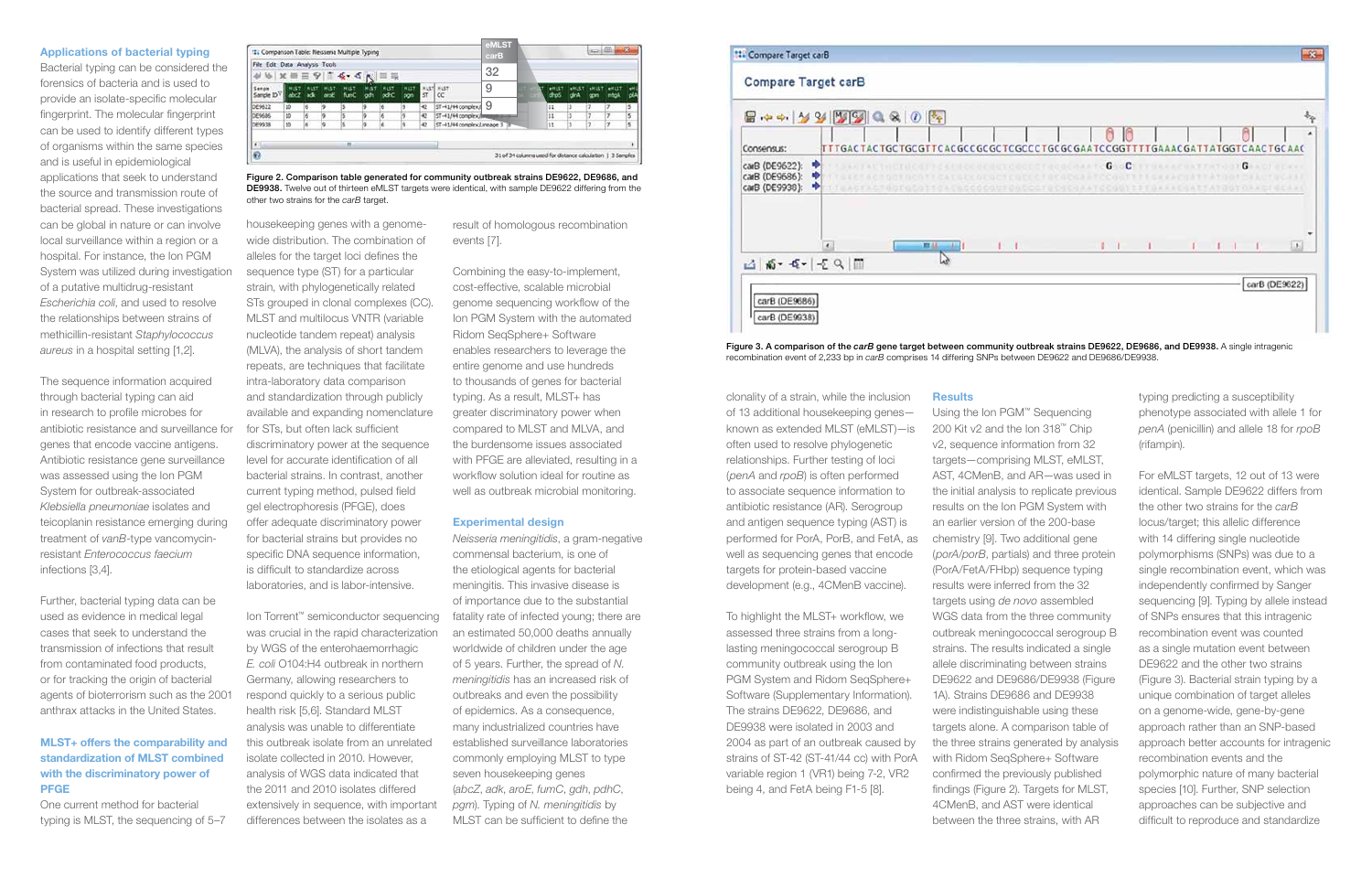as well as to add to an expandable nomenclature. Similarly, other genome comparison methods, such as average nucleotide identity/k-mer and pairwise genome comparison, are not additively expandable as classification approaches.

The same *de novo* assembled WGS data from the three community outbreak strains were analyzed for MLST+ of 1,241 targets. Following autocorrection of homopolymer insertion and deletion (indel) errors, this highly discriminatory approach was used for typing, with discernment between the three outbreak stains significantly improved by MLST+ compared with 32-target typing (Figure 1B). In addition, MLST+ analysis of *N. meningitidis* strains provides sequence information for retrospective sequence data mining.

#### **Conclusions**

The Ion PGM System, in combination with Ridom SeqSphere+ Software, provides a set of reagents and software to enable rapid bacterial typing in less than a day. MLST+ dramatically increases the discriminatory power of bacterial typing while eliminating the time-consuming PCR and Sanger sequencing used to generate traditional MLST data. Features of the Ion PGM System that support replacement of other complex typing techniques with a single efficient workflow include scalability, affordability, simplicity, and speed.

The democratizing attributes of the Ion PGM System will empower a shift to real-time surveillance from the current focus on retrospective outbreak investigation. With prospective epidemiology a possibility through the networking of small- and medium-sized laboratories, the Ion PGM System will truly facilitate the opportunity of global surveillance and early-warning outbreak detection needed for an increasingly connected world. The Ion PGM System and Ridom SeqSphere+ Software enable MLST+, a single method for any bacteria, any study type, and any research lab.

#### Intuitive and simplified microbial typing analysis

Ridom SeqSphere+ Software removes the complexity of microbial typing, enabling MLST+ sequencing projects. Bioinformatics are made simple with this user-friendly software that requires no scripting skills and can be automated using predesigned and customizable templates to coordinate all the data processing steps necessary to complete the analysis of hundreds of strains. Further, users can participate in an expanding nomenclature service by submitting high-quality sequences to a publicly available database of worldwide epidemiological data that seeks to establish a common molecular language for whole-genome bacterial typing.

#### Adaptable microbial typing solution to suit a wide range of bacteria and study types

Unlike current bacterial isolate typing techniques, WGS and Ridom SeqSphere+ Software can be applied to all bacterial population structures, which can vary from populations exhibiting low levels of genetic diversity with near clonality for genes at different loci (monomorphic), to those with high levels of genetic diversity that display a nearly random association between loci (panmictic).

In addition, Ridom SeqSphere+ Software can be applied to a wide variety of study types, ranging from outbreak/ transmission investigations to population genetic studies, as well as to understanding the phylogenetic relationships between bacterial species.

#### **Features**

- Automated typing of bacteria with user-defined quality parameters such as coverage, intragenic stop codons, and frameshift detection using public or self-defined query libraries and task templates
- Designed for both individual labs and distributed workgroups (client/server model), it facilitates automatic processing and analyzing of next-generation sequencing (NGS) and Sanger capillary electrophoresis (CE) sequence data
- MLST
- joining trees

• Edits and analyzes NGS-derived *de novo* (.ace) and referencemapped assemblies (.bam) with incorporated auto-correction of homopolymer-related indel errors. Additionally assembles, edits, and analyzes Sanger CE sequencing data obtained from traditional

• Analytical tools for epidemiological, evolutionary, and functional analysis, with cluster and data visualization using minimum spanning or UPGMA/neighbor

- Integrated database for the storage, retrieval, and export of data, with the ability to search new sequence entries against stored data and create reports from your epidemiological and DNA sequencing data. Data fields are compliant with the metadata requirements of external databases such as NCBI BioSample
- Security enabled with encryption (SSL) of data in transmission; configurable user roles, user groups, and access controls; audit trail functionality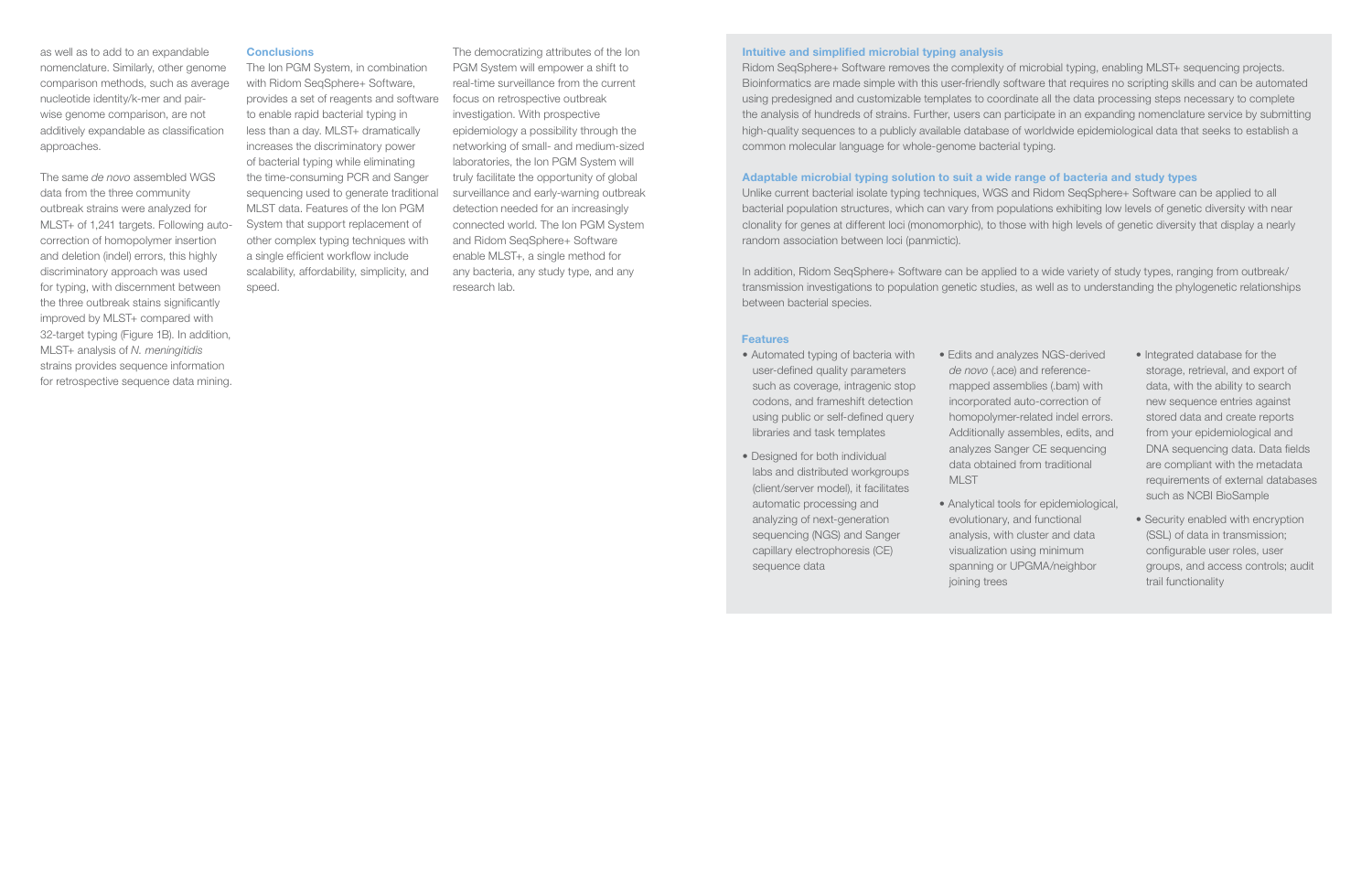# **ion** torrent

#### References

- 1. Sherry NL, Porter JL, Seemann T et al. (2013) Outbreak investigation using high-throughput genome sequencing within a diagnostic microbiology laboratory. *J Clin Microbiol* 51:1396–1401.
- 2. Harris SR, Torok ME, Cartwright EJ et al. (2013) Read and assembly metrics inconsequential for clinical utility of whole-genome sequencing in mapping outbreaks. *Nat Biotechnol* 31:592–594.
- 3. Espedido BA, Steen JA, Ziochos H et al. (2013) Whole genome sequence analysis of the first Australian OXA-48-producing outbreak-associated *Klebsiella pneumoniae* isolates: the resistome and *in vivo* evolution. *PLoS One* 8:e59920.
- 4. Holmes NE, Ballard SA, Lam MM et al. (2013) Genomic analysis of teicoplanin resistance emerging during treatment of *vanB* vancomycin-resistant *Enterococcus faecium* infections in solid organ transplant recipients including donor-derived cases. *J Antimicrob Chemother* 68:2134–2139.
- 5. Mellmann A, Harmsen D, Cummings CA et al. (2011) Prospective genomic characterization of the German enterohemorrhagic *Escherichia coli* O104:H4 outbreak by rapid next generation sequencing technology. *PLoS One* 6:e22751.
- 6. Rohde H, Qin J, Cui Y et al. (2011) Open-source genomic analysis of Shiga-toxin-producing *E. coli* O104:H4. *N Engl J Med* 365:718–724.
- 7. Hao W, Allen VG, Jamieson FB et al. (2012) Phylogenetic incongruence in *E. coli* O104: understanding the evolutionary relationships of emerging pathogens in the face of homologous recombination. *PLoS One* 7:e33971.
- 8. Elias J, Schouls LM, van de Pol I et al. (2010) Vaccine preventability of meningococcal clone, Greater Aachen Region, Germany. *Emerg Infect Dis* 16:465–472.
- 9. Vogel U, Szczepanowski R, Claus H et al. (2012) Ion Torrent personal genome machine sequencing for genomic typing of *Neisseria meningitidis* for rapid determination of multiple layers of typing information. *J Clin Microbiol* 50:1889–1894.
- 10. Maiden MCJ, van Rensburg MJJ, Bray JE et al. (2013) MLST revisited: the gene-by-gene approach to bacterial genomics. *Nat Rev Microbiol* 11:728–736.
- 11. Junemann S, Sedlazeck FJ, Prior K et al. (2013) Updating benchtop sequencing performance comparison. *Nat Biotechnol* 31:294–296.

### Find out more at **thermofisher.com/ionmicrobial**



For Research Use Only. Not for use in diagnostic procedures. © 2016 Thermo Fisher Scientific Inc. All rights reserved. All trademarks are the property of Thermo Fisher Scientific and its subsidiaries unless otherwise specified. Newbler is a trademark of Roche Diagnostics Corp. Ridom is a trademark of Ridom GmbH. SeqMan is a trademark of DNASTAR, Inc. CO020177 0116